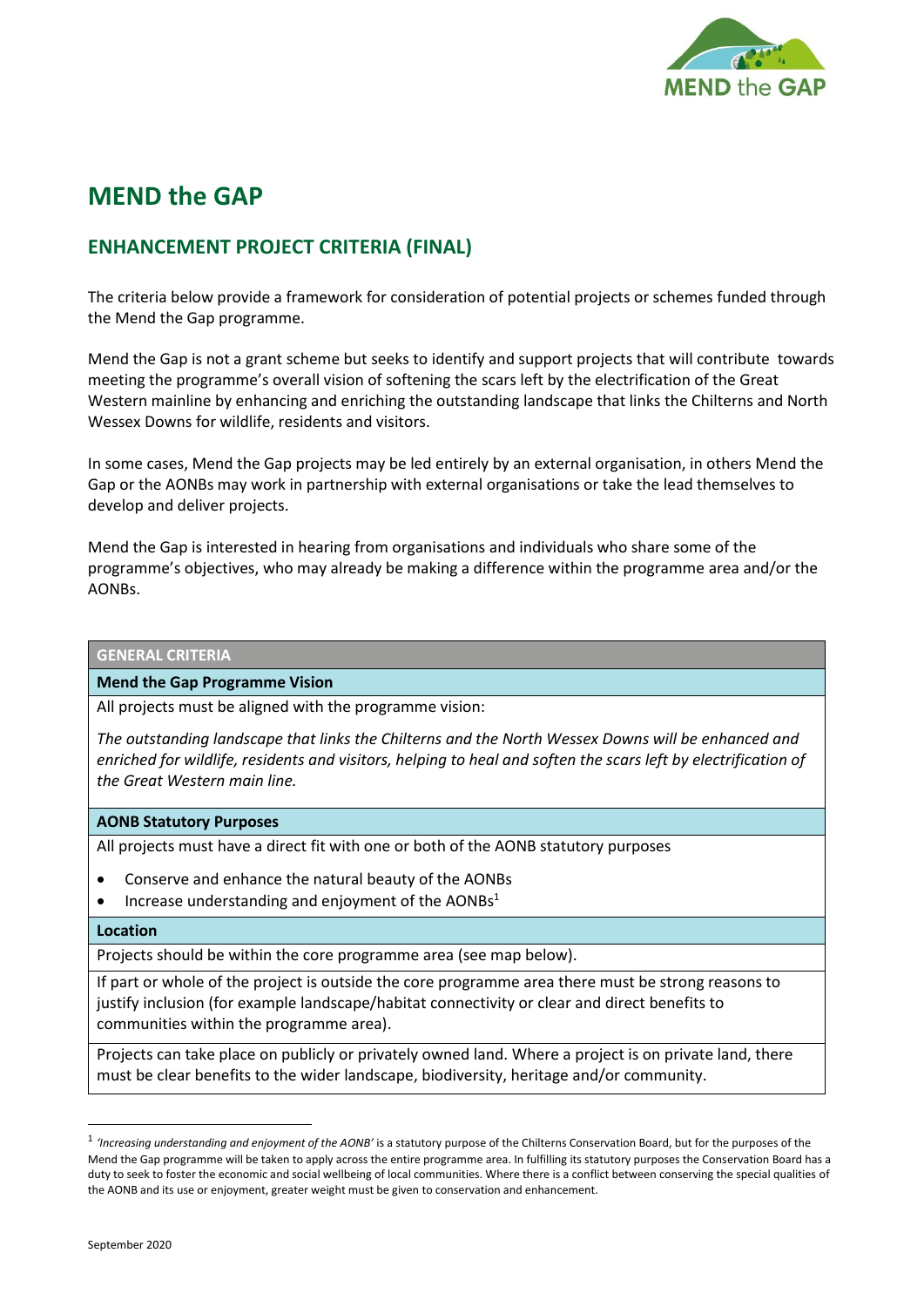

### **Network Rail Agreement**

All project funded through Mend the Gap must address one or both of the following:

- Mitigate the visual harm caused by electrification.
- Enhance the AONBs by contributing towards compensating for the unmitigated visual harm caused by the electrification of the railway.

Projects must be primarily for non-economic purposes

Projects must comply with State Aid Rules

### **Financial**

Projects must be robustly costed and demonstrate value for money.

Wherever possible and appropriate projects should include match funding – either cash (eg funding leveraged in from other sources) or in kind (eg volunteer time or non-cash contributions).

*Note that Mend the Gap can be used as match funding for other grants or schemes. Mend the Gap does not have to be the 'majority funder' in a project.*

Projects must comply with the Chilterns Conservation Board's procurement regulations\*.

# **Legacy**

The benefits of the project should be sustainable beyond completion of the work and should contribute towards an enduring legacy for the Mend the Gap programme.

# **ENHANCEMENT PROJECT CRITERIA**

**All Enhancement Projects should directly address one or more of the Enhancement Criteria below, in addition to the General Criteria above**

#### **Landscape**

Benefit, conserve, maintain and enhance the protected landscapes of the AONBs taking into appropriate consideration the distinctive landscape character and features of the programme area.

#### **Nature & Biodiversity**

Benefit local biodiversity and nature recovery through contributing towards wildlife spaces and networks that are larger, more connected, of better quality, more resilient and better managed (including improvements to land management practices).

Enhance and protect species and habitats that are characteristic of the programme area and/or that are local priorities within the programme area for recovery and protection.

# **Heritage**

Encourage understanding and appreciation of the distinctive historic environment and features of the programme area by local communities and visitors.

Protect and enhance historic landscape features<sup>2</sup>.

 $^2$  The programme is focussed on landscapes and historic features and structures within the landscapes, rather than on buildings. It is therefore not anticipated that the programme will fund general repairs/conservation/enhancement of historic buildings. There may be exceptions, but these will be on a case-by-case basis.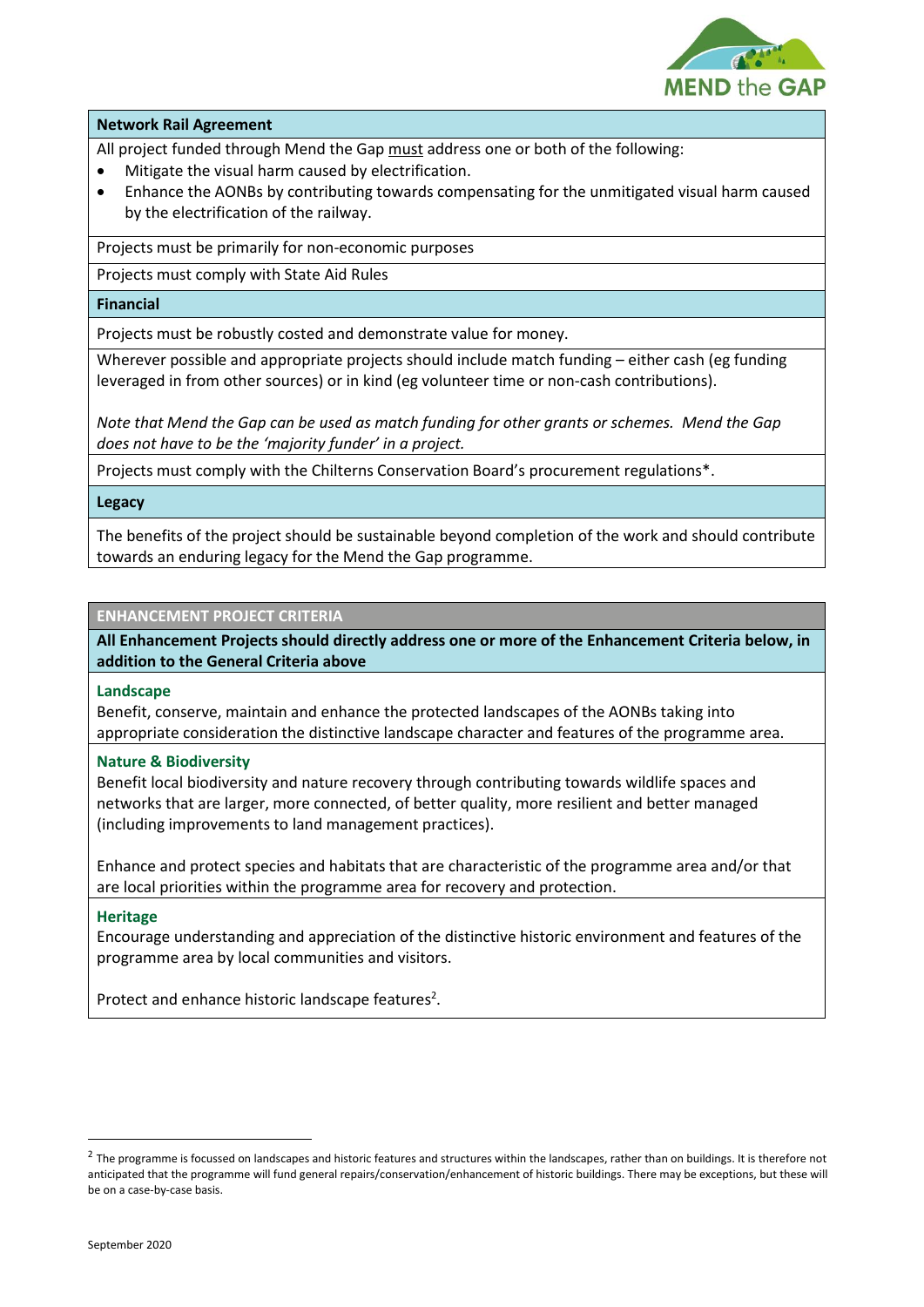

# **Access, Understanding & Recreation**

Create inclusive opportunities for communities within the programme area and visitors to it to better understand, enjoy and appreciate the distinctive character of the programme area and the surrounding protected landscapes.

Enhance opportunities for sustainable access, recreation and enjoyment for both local communities and visitors, including through better links and improved connectivity.

Encourage a sense of connection to and pride in the special landscapes of the programme area in local communities.

Encourage sustainable use and enjoyment of the programme area for health and wellbeing.

#### **Sustainable tourism and local economy**

Encourage sustainable tourism and recreation and/or support local businesses and producers which respect and promote the special qualities of the programme area and AONBs.

**Added Value Objectives for Enhancement Projects**

**In considering the suitability of projects for support through Mend the Gap, greater priority will be given to those that fit with one or more of the Added Value Objectives described below**

**Strategic** - projects that are strategic, with potential for landscape-scale benefits.

**Partnerships** - projects that create opportunities for strengthening partnerships with key partners/ stakeholders and/or that build new partnerships.

**Cross-boundary working** – projects that create opportunities for joint-working across the AONBs: treating the programme area as a single landscape.

**Local community involvement** – projects that include opportunities for people from local communities most affected by the electrification to be directly involved.

**New audiences** – projects that create inclusive opportunities to connect new and more diverse audiences with the AONBs.

**Volunteering** – projects that include opportunities for volunteer involvement in delivery and that support increased volunteering within the programme area.

# **\*CCB PROCUREMENT REGULATIONS**

Goods and services shall be ordered in accordance with the following arrangements.

| <b>Value of Order</b> | <b>Quotation Requirements</b>           |
|-----------------------|-----------------------------------------|
| Up to £2,000          | Best endeavours to seek value for money |
| £2,000 - £15,000      | Three quotations                        |
| £15,000 - £50,000     | Three written quotations                |
| Over £50,000          | Three written tenders                   |